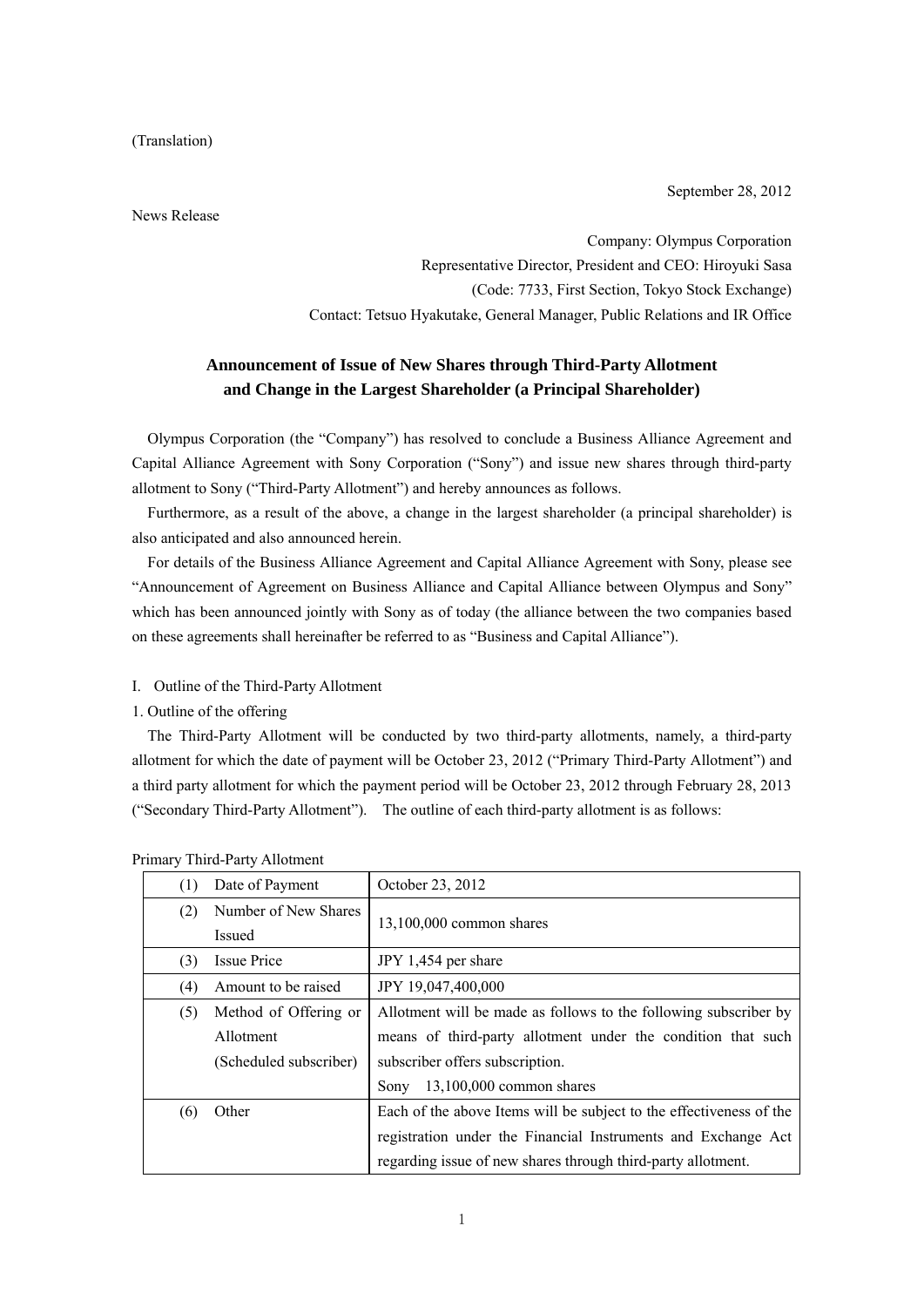| <b>Secondary Third-Party Allotment</b> |
|----------------------------------------|
|----------------------------------------|

| (1) | Payment Period         | October 23, 2012 through February 28, 2013                          |
|-----|------------------------|---------------------------------------------------------------------|
| (2) | Number of New Shares   | 21,287,900 common shares                                            |
|     | Issued                 |                                                                     |
| (3) | <b>Issue Price</b>     | JPY 1,454 per share                                                 |
| (4) | Amount to be raised    | JPY 30,952,606,600                                                  |
| (5) | Method of Offering or  | Allotment will be made as follows to the following subscriber by    |
|     | Allotment              | means of third-party allotment under the condition that such        |
|     | (Scheduled subscriber) | subscriber offers subscription.                                     |
|     |                        | Sony 21,287,900 common shares                                       |
| (6) | Other                  | Each of the above Items will be subject to the effectiveness of the |
|     |                        | registration under the Financial Instruments and Exchange Act       |
|     |                        | regarding issue of new shares through third-party allotment and     |
|     |                        | also subject to obtaining regulatory approval, etc. necessary for   |
|     |                        | the Secondary Third-Party Allotment from relevant authority of      |
|     |                        | relevant countries, including notification and permission for       |
|     |                        | business combination from antitrust authorities of relevant         |
|     |                        | companies.                                                          |

The reason why the Company resolved the Primary Third-Party Allotment and the Secondary Third-Party Allotment simultaneously, but set different payment period or date of payment is as follows.

In order to conduct both of the Primary Third-Party Allotment and the Secondary Third-Party Allotment, it is supposed that we must complete procedures regarding business combination imposed by antitrust authorities in the countries or regions in which procedures under competition law must be completed. Sony may not make payment until such procedures have been completed, but the end of such procedures may not be fixed as of today.

In particular, under Brazilian competition law, in the event that Sony acquires shares of 5% of the Company's capital stock or total number of voting rights, or that Sony becomes the Company's largest shareholder, Sony must make filings with the authorities regarding the acquisition of the Company's shares by Sony and is obligated to be examined by the authorities. Nonetheless, Sony may not know the time period required for such examination before making such filings.

In the event that the number of the Company's shares to be acquired by Sony does not exceeds 5% of total number of the Company's outstanding shares or voting rights, and Sony does not become the Company's largest shareholder, it is construed that Sony is not required to make filings with the authority regarding acquisition of the Company's shares by Sony, and Sony is not required to complete such procedures to acquire the number of shares to be issued in the Primary Third-Party Allotment. Therefore, we determined to conduct the Primary Third-Party Allotment first, because proceeding with the capital alliance as soon as possible within such scope will improve the Company's equity ratio, which has become the Company's most important business challenge, and contribute to the financial soundness, and we considered that the capital alliance will strengthen the relationship between the Company and Sony and we will be able to establish system to realize the effect of the business alliance at an early point.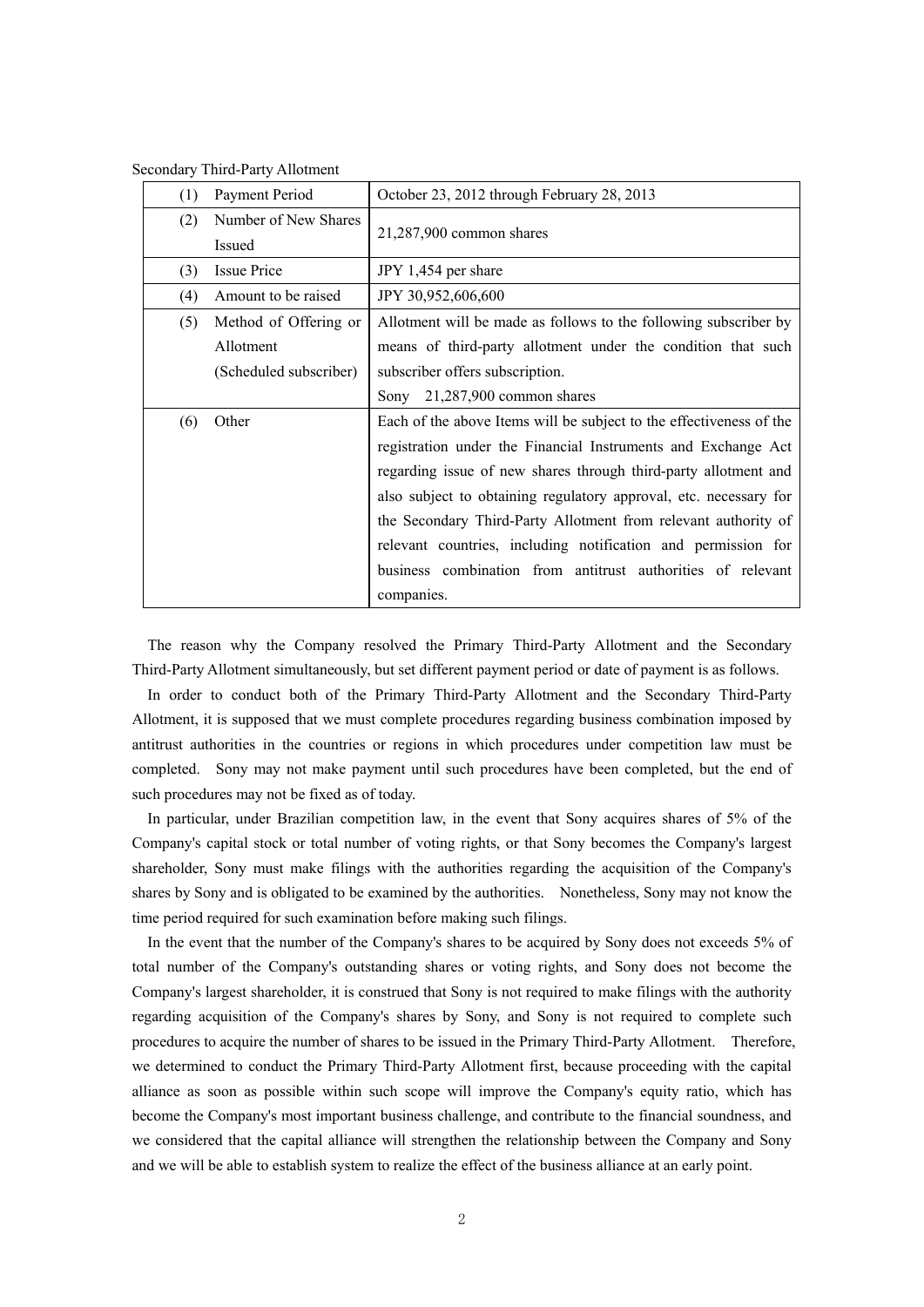On the other hand, in the Secondary Third-Party Allotment, Sony will acquire 5% of the total number of outstanding shares or voting rights of the Company, and accordingly, Sony will be required to make filings with the Brazilian authority and be examined by the authority. Nonetheless, Sony may not know the time period required for such examination before making such filings. Therefore, in order to secure the examination period practically required, the long payment period has been set as mentioned above. According to the Capital Alliance Agreement, Sony will make payment of the Secondary Third-Party Allotment within five business days after Sony completes procedures in the relevant countries or regions.

#### 2. Purpose and background of the offering

In the "Medium-Term Vision Toward Realization of New Olympus" ("Mid-term Vision") which was released on June 8, 2012, the Company established three points, namely, "Back to Basics", "One Olympus" and "Profitable Growth" as its management principles, and made clear its intention to recover trust from shareholders, customers and other stakeholders, which was once damaged due to series of problems, and endeavor to increase corporate value by faithfully implementing (i) rebuilding of the business portfolio and optimal allocation of its management resources, (ii) review of its cost structure, (iii) restoration of financial health and (iv) reconstruction of governance as its basic strategies.

Under these principles, the Company has been faithfully implementing its Mid-term Vision by, for example, as of today transferring (i) businesses related to intermediary, brokerage or agency services for concluding agreements on provision of telecommunications services by a telecommunications carrier and businesses related to brokerage services of sales, consignment of sales and third party sales credit of terminal equipment such as mobile telephones, as well as businesses incidental or relating thereto, (ii) businesses related to intermediary, brokerage or agency services for conclusion of agreements regarding provision of telecommunications services by a telecommunications carrier regarding fixed lines as well as businesses incidental or relating thereto, and (iii) businesses related to services regarding internet, etc. (provision of server rental services, video teleconference services, VPN services, etc.) which were managed by ITX Corporation (currently, Impress development K.K.), a consolidated subsidiary, to newly-established ITX Corporation ("New ITX"), another wholly-owned subsidiary of the Company by means of a company split (absorption-type company split) and transferring all shares of New ITX to IJ Holdings Inc. which is a wholly-owned investing company of a partnership which is managed and operated by Japan Industrial Partners, Inc.

However, the business environment surrounding the Company is becoming increasingly severe due to the constant yen appreciation trend and further shrinkage of and increased competition in the compact camera market in the imaging business. Additionally, with regard to the Company's financial condition, our consolidated equity ratio was approximately 4.6% as of the end of the preceding consolidated fiscal year due to reduction of net asset caused by past inappropriate account processing and reduction of net asset caused by impairment loss arising from such inappropriate account processing, and as was stated in the quarterly report filed on August 9, 2012, the consolidated equity ratio as of the end of the first quarter had decreased to approximately 2.2% primarily as a result of a decrease in other cumulative comprehensive income due to fluctuation of foreign exchange and stock price, etc. In order to promote the strategic investment in and allocation of resources to the core business domains (particularly medical business) which were upheld in the Mid-term Vision, our top managerial priority is enhancement of capital structure.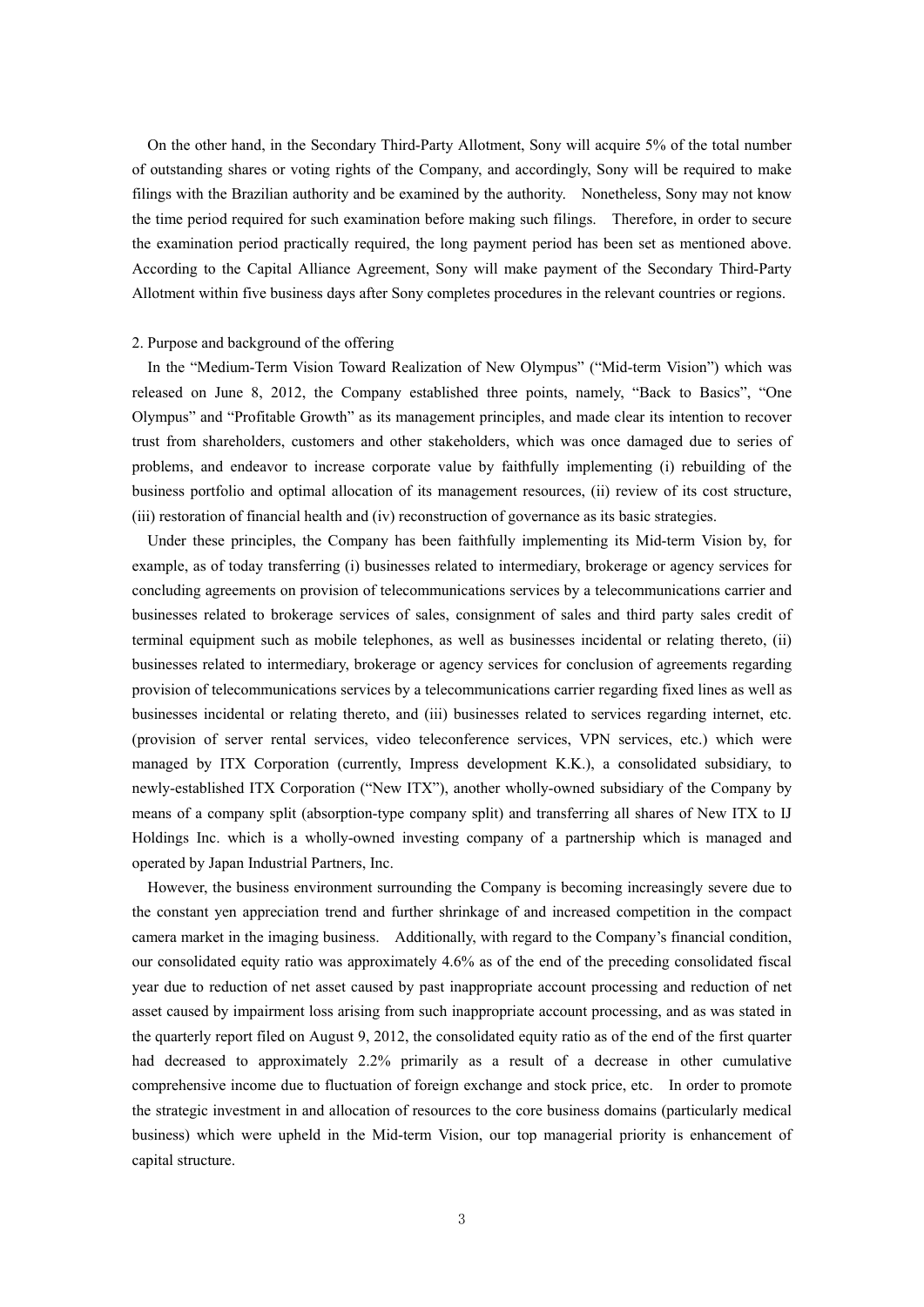Furthermore, in the imaging business, despite our focus on reexamining our product composition and promotion of measures such as shifting to mirrorless interchangeable-lens cameras and high-end compact cameras, restructuring production capabilities and improving sales administrative expenses based on our Mid-term Vision, we believe that the earnings structure is in need of further improvement. Furthermore, in medical business, we aim to strengthen the surgical field as a mainstay of the business next to gastrointestinal endoscope, and plan to deploy a business which combines the Company's technology with Gyrus ACMI's sales marketing capabilities; however, we are aware that strengthening imagers, image-related devices, etc. as key devices is one of our priorities in accelerating enhancement of our competitiveness.

After the inception of the new management system on April 20 of this year, the Company, based on its fundamental belief that early realization of its Mid-term Vision will lead to maximization of our corporate value, has broadly and carefully considered various options with emphasis on improvement of our financial strength and Business and Capital Alliance with parties from whom a business synergy in the Company's principal businesses can be expected, including those provided alliance proposals to us.

Amidst such circumstances, Sony's proposition prompted the Company to pursue discussion regarding an alliance with them since not long after inception of the new management system. Sony is strong in imagers and image-related devices which are key devices in both the image and medical businesses, and has, in addition to being in a complementary relationship with the Company regarding technology, also developed a relationship of trust as a result of many years of transaction.

By promoting a business alliance with Sony, it becomes possible for the Company to achieve front-line imagers and image-related devices which are key devices in both the imaging and medical businesses.

In image business, on a short-term basis, specific discussions shall be carried out regarding the Company's provision of products such as camera lenses and lens barrels to Sony's Digital Imaging (DI) business and receipt from Sony of image sensor products centering on compact digital cameras.

Furthermore, in medical business, a joint venture company funded by both companies (of which 49% to be funded by the Company and 51% to be funded by Sony) will be established where we aim business deployment containing development, design, manufacturing and sale of surgical endoscope and endoscope system with both or either resolution technology of 4K or above and 3D functions, business for the integration of accumulation and delivery solution systems based in the operating room and sale of endoscope-related products such as monitors, printers, recorders, racks for medical use intended for the Company that Sony has developed, designed or manufactured. Additionally, we also aim to cooperate and promote the expansion of sales of mutual medical products while taking advantage of the sales and marketing network of both companies.

In addition, both companies have agreed that the Company shall make maximum effort to have one candidate nominated by Sony elected as a director of the Company.

As mentioned above, because we decided that the benefits for the Company of forming a business alliance with Sony in both the imaging and medical businesses is greater compared with alliance with other companies, as is prescribed in "Announcement of Agreement on Business Alliance and Capital Alliance between Olympus and Sony", the Company has decided to conclude a business alliance agreement with Sony.

Additionally, the Company has agreed to form a capital alliance in order to steadily promote the business alliance with Sony and build a stable trust relationship between both companies, and has, as of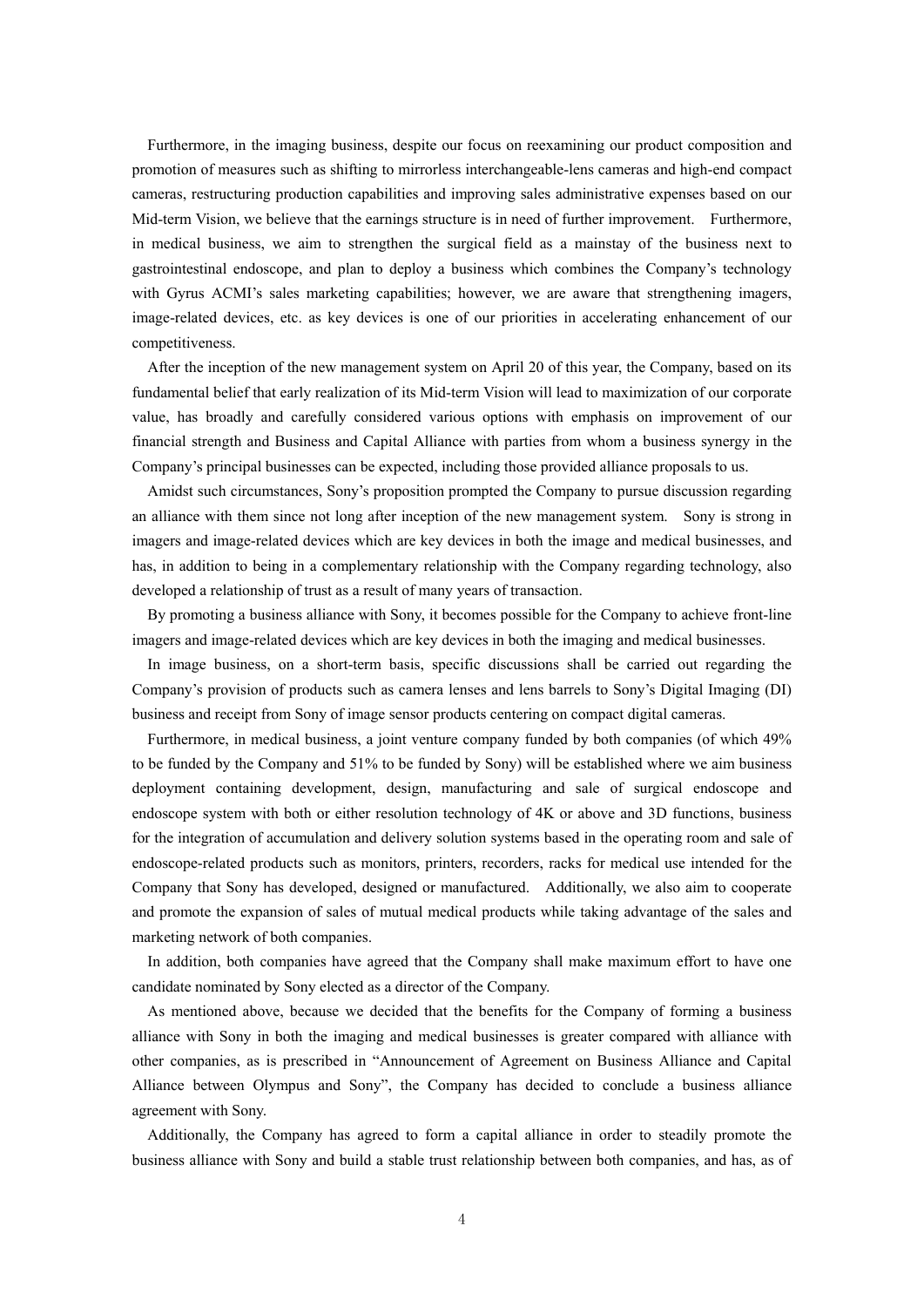today, entered into the Capital Alliance Agreement and decided to perform the Third-Party Allotment to Sony. Specifically, 13,100,000 common shares of the Company are scheduled to be issued to Sony (the ratio of voting rights held after the Primary Third-Party Allotment is 4.35% and the ratio against total number of issued shares is 4.29%) in the Primary Third-Party Allotment, and 21,287,900 common shares of the Company are scheduled to be issued to Sony (the ratio of voting rights held after the Secondary Third-Party Allotment is 7.07% and the ratio against total number of issued shares is 6.96%) in the Secondary Third-Party Allotment. As a result, the ratio of voting rights held by Sony against the number of voting rights of all shareholders of the Company (3,009,103 voting rights) will be 11.46% and Sony will become the Company's largest shareholder.

## 3.Amount of funds for procurement, use and scheduled time of payment

(1) Amount of funds for procurement

|                 | Total amount to be paid   | JPY 19 billion   |
|-----------------|---------------------------|------------------|
| $^{\copyright}$ | Estimated issue cost      | JPY 0.4 billion  |
| $^\circledR$    | <b>Estimated proceeds</b> | JPY 18.6 billion |

## Primary Third-Party Allotment

[Notes] 1 Estimated issue cost does not include taxes, etc.

2 Estimated issue cost consists of mainly attorney's fees of approximately JPY 28 million, financial advisor's fees of approximately JPY 260 million, registration-related fees of approximately JPY 70 million, fees related to preparation of securities registration statement of approximately JPY 1 million and other cost of approximately JPY 41 million.

Secondary Third-Party Allotment

|    | Total amount to be paid   | JPY 31 billion   |
|----|---------------------------|------------------|
| 2  | Estimated issue cost      | JPY 0.6 billion  |
| O. | <b>Estimated proceeds</b> | JPY 30.4 billion |

[Notes] 1 Estimated issue cost does not include taxes, etc.

2 Estimated issue cost consists of mainly attorney's fees of approximately JPY 42 million, financial advisor's fees of approximately JPY 390 million, registration-related fees of approximately JPY 105 million, fees related to preparation of securities registration statement of approximately JPY 1 million and other cost of approximately JPY 62 million.

#### (2) Specific use of funds procured

The Company plans to use the proceeds of the Third-Party Allotment (JPY 49 billion) for the following purposes. The funds procured will be managed in a bank account until actually paid.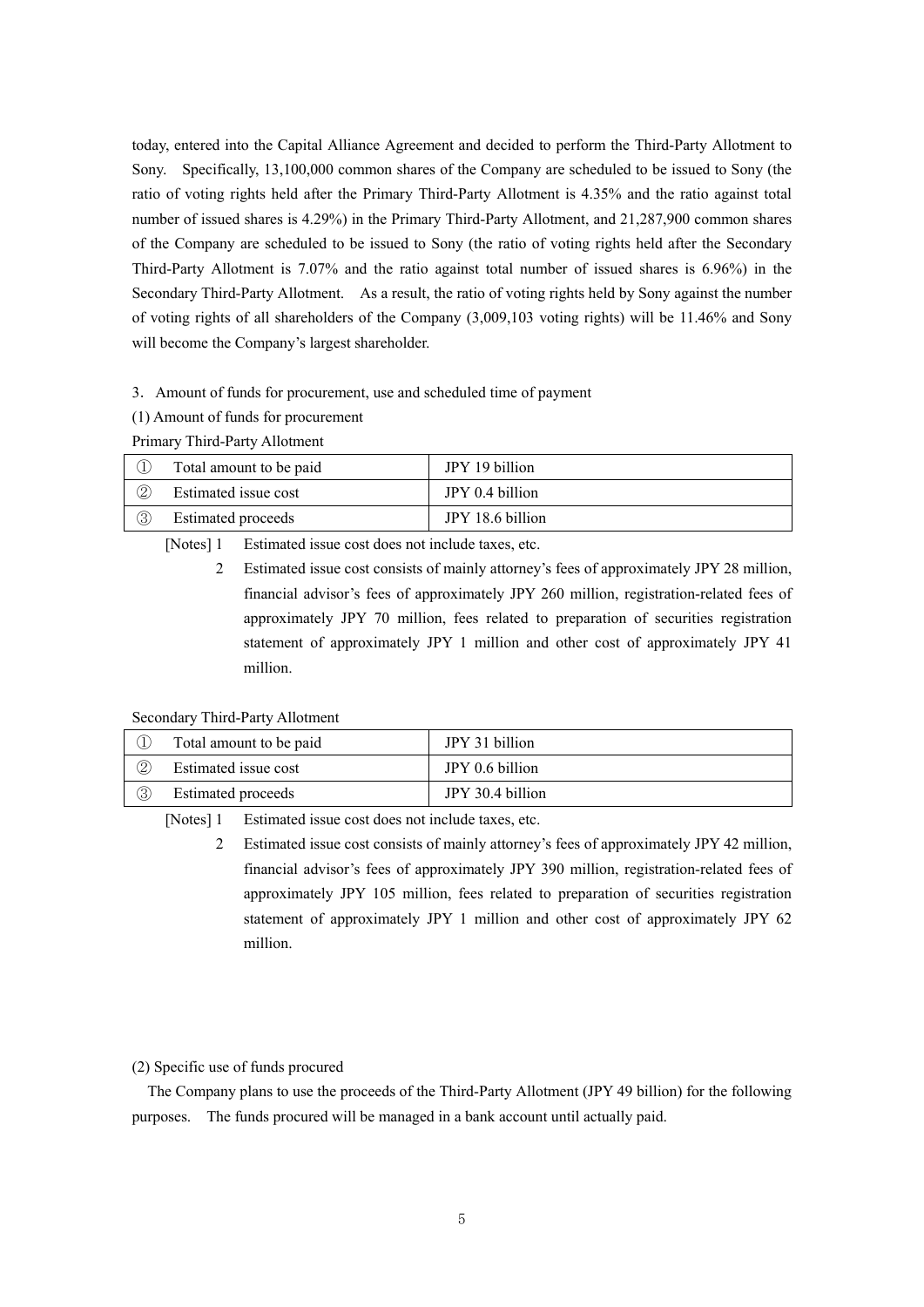|                  | Specific Use                                                                                                                                                                                                                                               | Amount<br>(JPY billion) | Scheduled time of payment          |
|------------------|------------------------------------------------------------------------------------------------------------------------------------------------------------------------------------------------------------------------------------------------------------|-------------------------|------------------------------------|
| $\left(1\right)$ | for<br>Research<br>development<br>and<br>expenses<br>high-performance<br>medical<br>equipment<br>and<br>investments and loans in the surgical business and<br>gastrointestinal endoscope business<br>[Note] 1                                              | 25                      | From October 2012<br>to March 2016 |
| $\circled{2}$    | Establishment/operation expenses for training centers<br>for training and promoting endoscopists<br>[Note] $2$                                                                                                                                             | 15                      | From October 2012<br>to March 2016 |
| ③                | Establishment expenses of the joint company to be<br>established under the Business and Capital Alliance<br>Sony<br>development/market<br>with<br>and<br>system<br>cultivation expenses for further expansion of the<br>relevant joint company's business. | 9                       | From October 2012<br>to March 2016 |

- [Notes] 1 The Company is planning to enhance high-performance medical equipment (including 2D4K endoscope camera head, 3D intelligent endoscope system, etc. 3D is technology to construct stereoscopic vision. 4K is television technology with a resolution of 4000 horizontal pixels and technology realizing higher-resolution image than conventional full high-vision) and to use the above-mentioned proceeds for such research and development costs and investments and loans. They include research and development expenses and investments and loans relating to development of new products, such as surgical endoscopes, based on the Business and Capital Alliance with Sony). Sony has superior 3D and 4K technologies in the field of image business. By combining them with the Company's optic technologies and endoscope technologies, it is expected that resolution of endoscope image and image quality of .eyesight repeatability, etc. in the development of medical equipment for surgery will significantly improve than before.
	- 2 The Company is planning to establish training centers for training and promoting endoscopists with the purpose of sales promotion of gastrointestinal endoscope/surgical endoscope in developing countries centering on China/India. The Company is planning to use the above-mentioned proceeds for establishment/operational expenses of such training centers. Medical business is considered as one of the core business domains in the Company's Mid-Term Vision, and among them developing countries are important markets supporting the growth of medical businesses. In developing countries, needs of doctors with high medical technique, who are main providers of medical services, have been increased in accordance with the increase of needs of medical services. It is important to provide opportunities of training on usage of medical equipment and operative methods implemented by using the Company's medical equipment to doctors in order to have them use the Company's medical equipment in a safe/appropriate manner and to realize safe medical results with high quality. Therefore, the Company intends to focus on establishment of training centers, etc. in order to contribute to promotion of endoscope medical services in developing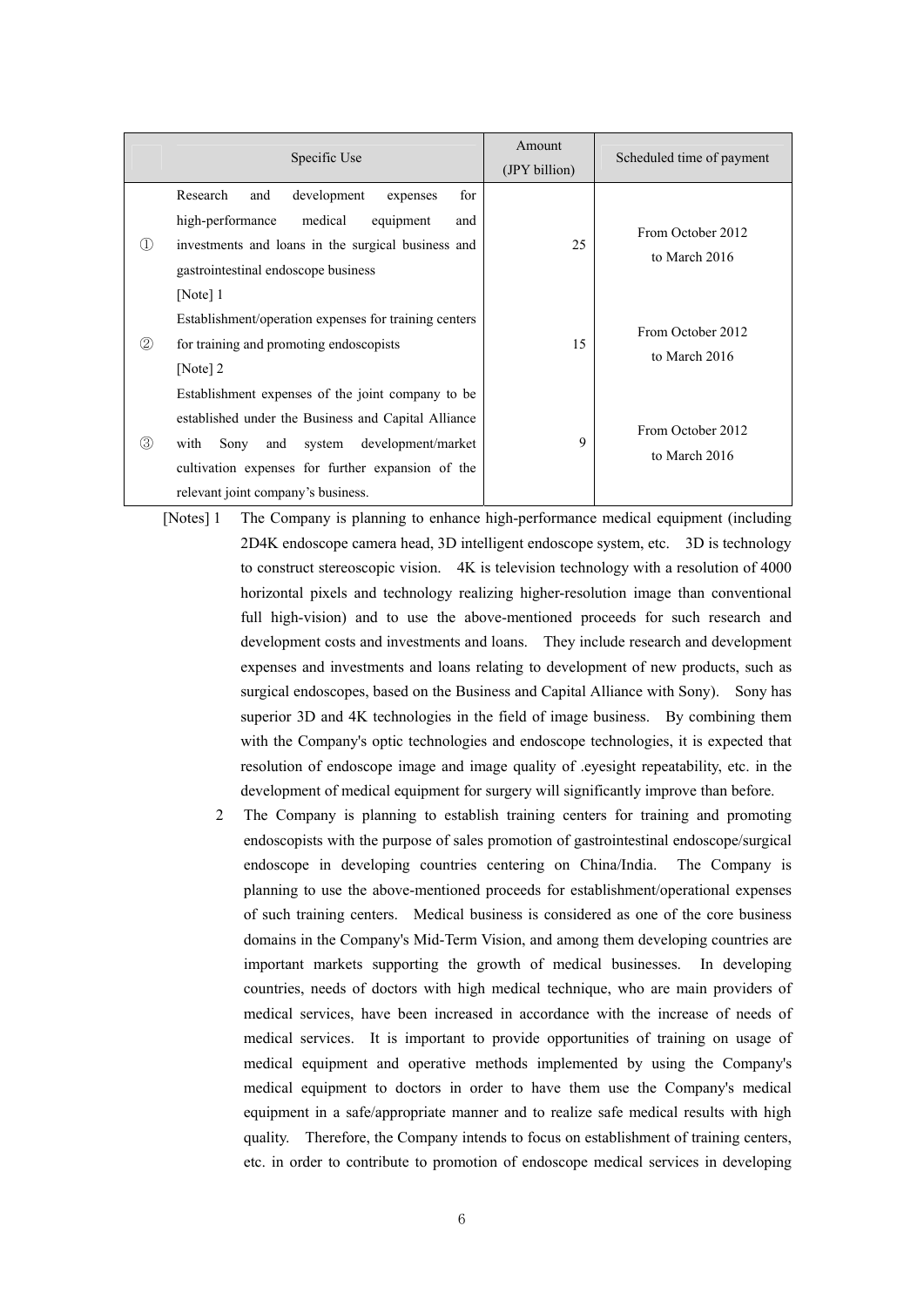countries and increase doctors with ability to use the Company's products in a safe manner.

3 As mentioned in "2. Purpose and background of the offering", the Company and Sony will, under the Business and Capital Alliance, establish a joint company to be contributed by both of them in medical business, and develop business of development, design, manufacturing and sales of endoscopes for surgery and endoscope systems with both or either of resolution technologies with 4K or more or 3D function, integration business of accumulation/distribution solution systems stemming from operation rooms, as well as sales of endoscope-related products such as monitors, printers, recorders, racks, etc. for medical use developed/designed/manufactured by Sony for the Company. Also, both parties are aiming at cooperating and promoting toward expansion of sales of each other's medical related products by utilizing sales networks of both parities. The Company is planning to use the above-mentioned proceeds for establishment expenses of such joint company and development/market cultivation expenses for further expansion of such joint company's business.

### 4. Opinion on the reasonability of use of proceeds

As specified in "3. (2) Specific use of funds procured" above, the Company plans to appropriate the proceeds of the Third-Party Allotment to research and development of high-spec medical device pertaining to the surgery and gastrointestinal endoscope businesses, which we aim to enhance (including research and development expenses pertaining to development of new products in the surgical endoscope fields based on the Business and Capital Alliance with Sony), expense for establishment and operation of training centers for education and penetration of endoscopy doctors for the purpose of sales promotion of gastrointestinal endoscope/surgical endoscope in developing countries, and establishment expenses of the joint venture company established based on the Business and Capital Alliance with Sony and expenses for system-developing and sales channel expansion for further business expansion of such joint venture company.

As described above, we believe that, through stabilization of our financial foundation and quick realization of business synergies with Sony, the Company's corporate value will increase and benefit of shareholders will be advanced, and thus believe that the use of proceeds from the Third-Party Allotment is reasonable.

#### 5. Reasonability of the Issuance Conditions, etc.

#### (1) Basis for calculation of the amount to be paid and the details thereof

The Company , with a view to create new Olympus, has announced the Mid-term Vision on June 8, 2012 under the new management system and clarified our policy to recover trust from shareholders, customers and other stakeholders, which was once damaged due to series of problems, and to endeavor to increase corporate value. Accordingly, in determining the issue price, we believe that it is appropriate to refer to the level of the stock price after the announcement of the Mid-term Vision on June 8, 2012, and determined the issue price as JPY 1,454 as a result of mutual discussion by referring to the arithmetic mean of the closing price of the Company's common shares on the Tokyo Stock Exchange for the past 3 months (JPY 1,428) up to the immediately preceding business day (September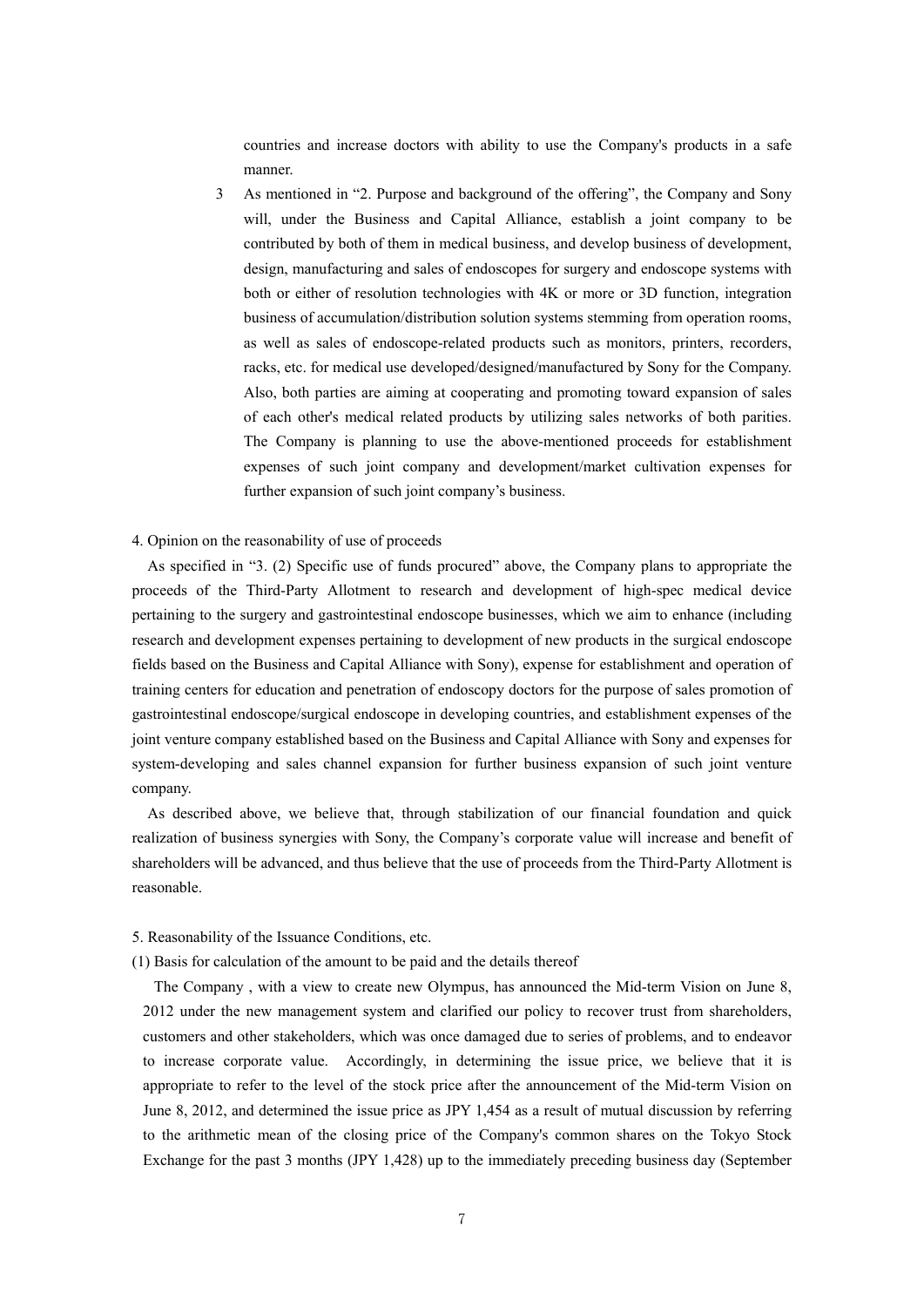27, 2012) of the board resolution date pertaining to the Third-Party Allotment.

The Japan Securities Dealers Association's "Policy regarding Treatment of Allotment to Third Parties" (as of April 1, 2010), provides that in the case of an issuance of shares by means of a third-party allotment, the issue price shall take into consideration the price on the day immediately preceding the board resolution date pertaining to the issue of shares or, depending on the price and trading volume or up to the day immediately preceding the board resolution date pertaining to the issue of shares, and be specified as the average value over a period which dates back an appropriate period (a maximum of 6 months) from the immediately preceding day of the relevant resolution in order to determine the amount to be paid from the date on which the resolution was made, and when determining the amount to be paid for the Third-Party Allotment, we have decided that it is reasonable that calculations be made with reference to the relevant value.

The issue price of this Third-Party Allotment is 2.68% discount against JPY 1,494 of the closing price of immediately preceding business day, 3.20% discount against JPY 1,502 of average of the closing price of one month up to immediately preceding business day, 1.82% premium against JPY 1,428 of average of the closing price of three months up to immediately preceding business day and 9.41% premium against JPY 1,329 of average of the closing price of six months up to immediately preceding business day and, JPY 1,454 as the issue price is not deemed as specially favorable.

All of four corporate auditors, including two outside corporate auditors, who attended the board meeting pertaining to the Third-Party Allotment expressed their view that the issue price is fair and appropriate and is not particularly favorable to Sony because it is based on the market price which objectively reflects the value of the Company's common shares and determined in compliance with the policy mentioned above.

(2) Basis for determining that the number of shares to be issued and scale of dilution of shares is reasonable

The number of new shares to be issued (34,387,900 shares) (343,879 voting rights) resulting from the Third-Party Allotment accounts for 12.68% (12.90% of the total number of voting rights) of the current total number of shares issued (271,283,608 shares) (2,665,224 voting rights) thereby resulting in a dilution of shares.

However, as provided in "2. Purpose and background of the offering" above, in order to promote strategic investment and allotment of resources to the core business domains (centering on the medical business) which were upheld in the Mid-term Vision, the Company's top managerial priority is to enhance capital. Furthermore, the funds that the Company procures through the Third-Party Allotment are intended to be appropriated to research and development expenses (including research and development expenses pertaining to development of new products in the surgical endoscope and other fields based on the Business and Capital Alliance with Sony) for high-performance medical equipment in the surgery and gastrointestinal endoscope businesses for which enhancement is planned in the future, establishment and operation expenses for training centers for training and promoting endoscopists with the purpose of sales promotion of gastrointestinal endoscope and surgical endoscope in developing countries, establishment expenses of the joint venture which is established based on the Business and Capital Alliance with Sony and system development/market cultivation expenses for further expansion of the relevant joint venture's business.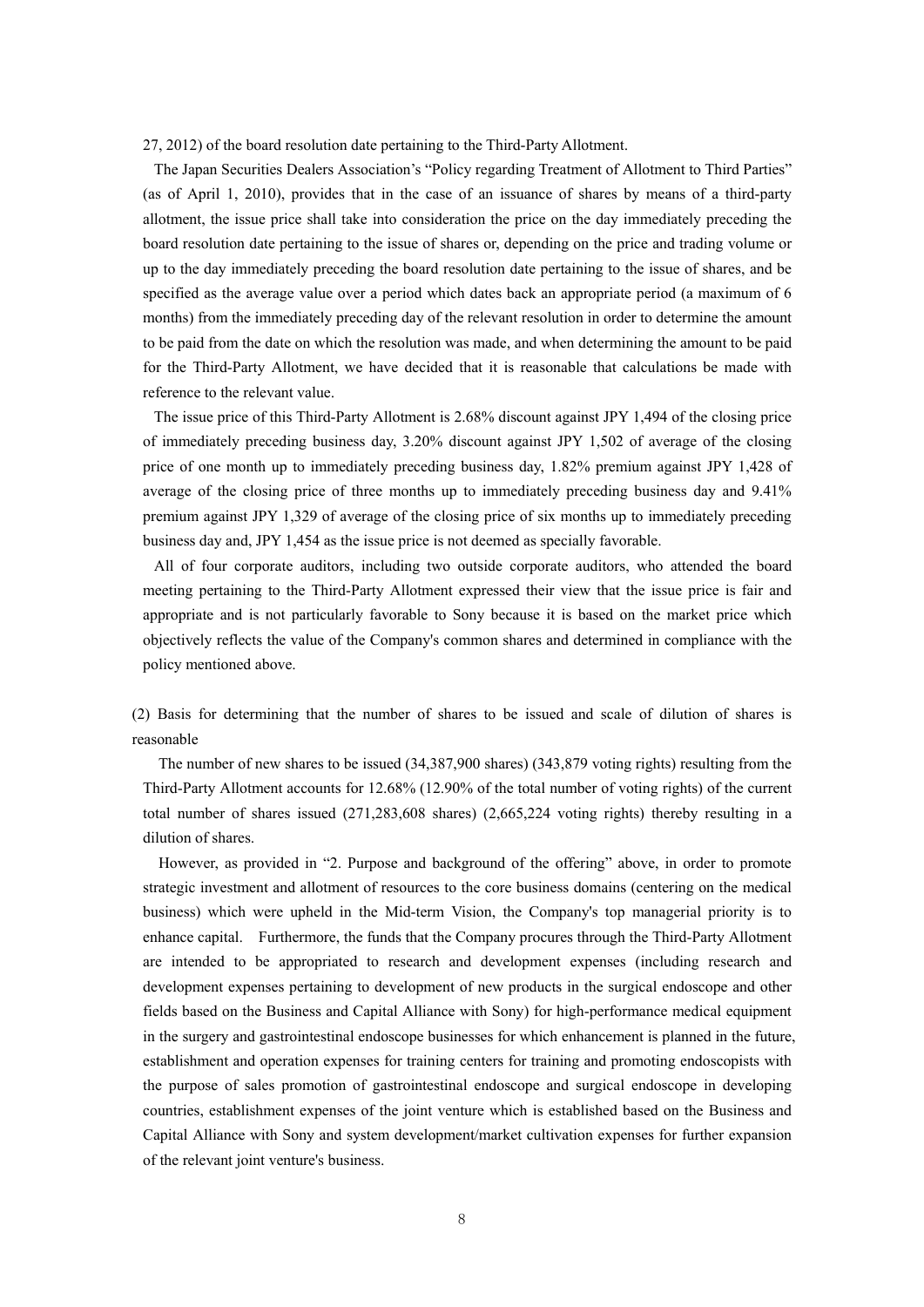In this way, we believe that the Third-Party Allotment stabilizes the Company's financial foundation and through early discovery of business synergies with Sony, the Company's corporate value will increase and lead to the growth of existing shareholders' benefit.

In view of the above, the number of shares to be issued and scale of dilution of shares resulting from the Third-Party Allotment is thought to be within the reasonable range.

6. Reasons for selection of company scheduled to receive allotment, etc.

(1) Outline of company scheduled to receive allotment (As of March 31, 2012)

| (1)  | Name                                         | Sony Corporation                                                          |                |
|------|----------------------------------------------|---------------------------------------------------------------------------|----------------|
| (2)  | Location                                     | 1-7-1 Konan, Minato-ku, Tokyo, Japan                                      |                |
| (3)  | and<br>Name<br>of<br>Title<br>Representative | Kazuo Hirai, Representative Corporate Executive Officer                   |                |
| (4)  | Type of Business                             | Manufacture and sale of electronic products and components                |                |
| (5)  | <b>Stated Capital</b>                        | JPY 630,923 million                                                       |                |
| (6)  | Date of Incorporation                        | May 7, 1946                                                               |                |
| (7)  | of<br>Number<br><b>Shares</b><br>Issued      | 1,004,638,164 shares                                                      |                |
| (8)  | End<br>of<br>Accounting<br>Period            | March 31                                                                  |                |
| (9)  | Number of Employees                          | 162,700 (Consolidated) 16,576 (Stand-alone)                               |                |
| (10) | Main Bank                                    | Sumitomo Mitsui Banking Corporation, The Bank of Tokyo-Mitsubishi UFJ,    |                |
|      |                                              | Ltd., Sumitomo Mitsui Trust Bank, Limited, Mizuho Corporate Bank, Limited |                |
| (11) | Major Shareholders and                       | Japan Trustee Services Bank, Ltd. (Trust Account)                         | 7.01%          |
|      | Shareholding Ratio                           | Moxley and Company LLC                                                    | 6.66%          |
|      |                                              | (Standing Proxy: The Bank of Tokyo-Mitsubishi UFJ, Ltd.)                  |                |
|      |                                              | The Master Trust Bank of Japan, Ltd. (Trust Account)                      | 5.10%          |
|      |                                              | SSBT OD06 Omnibus Account - Treaty Clients                                | 2.39%          |
|      |                                              | (Standing Proxy: The Hongkong and Shanghai Banking Corporation            |                |
|      |                                              | Limited)                                                                  |                |
|      |                                              | Japan Trustee Services Bank, Ltd. (Trust Account 9)                       |                |
|      |                                              | <b>State Street Bank and Trust Company</b>                                | 2.08%<br>1.21% |
|      |                                              | (Standing Proxy: The Hongkong and Shanghai Banking Corporation            |                |
|      |                                              | Limited)                                                                  |                |
|      |                                              | Japan Trustee Services Bank, Ltd. (Trust Account 1)                       | 0.97%          |
|      |                                              | State Street Bank and Trust Company 505225                                | 0.97%          |
|      |                                              | (Standing Proxy: Mizuho Corporate Bank)                                   |                |
|      |                                              | Japan Trustee Services Bank, Ltd. (Trust Account 6)                       | 0.93%          |
|      |                                              | Mellon Bank, N.A. as Agent for its Client                                 | 0.87%          |
|      |                                              | Mellon Omnibus US Pension                                                 |                |
|      |                                              | (Standing Proxy: Mizuho Corporate Bank)                                   |                |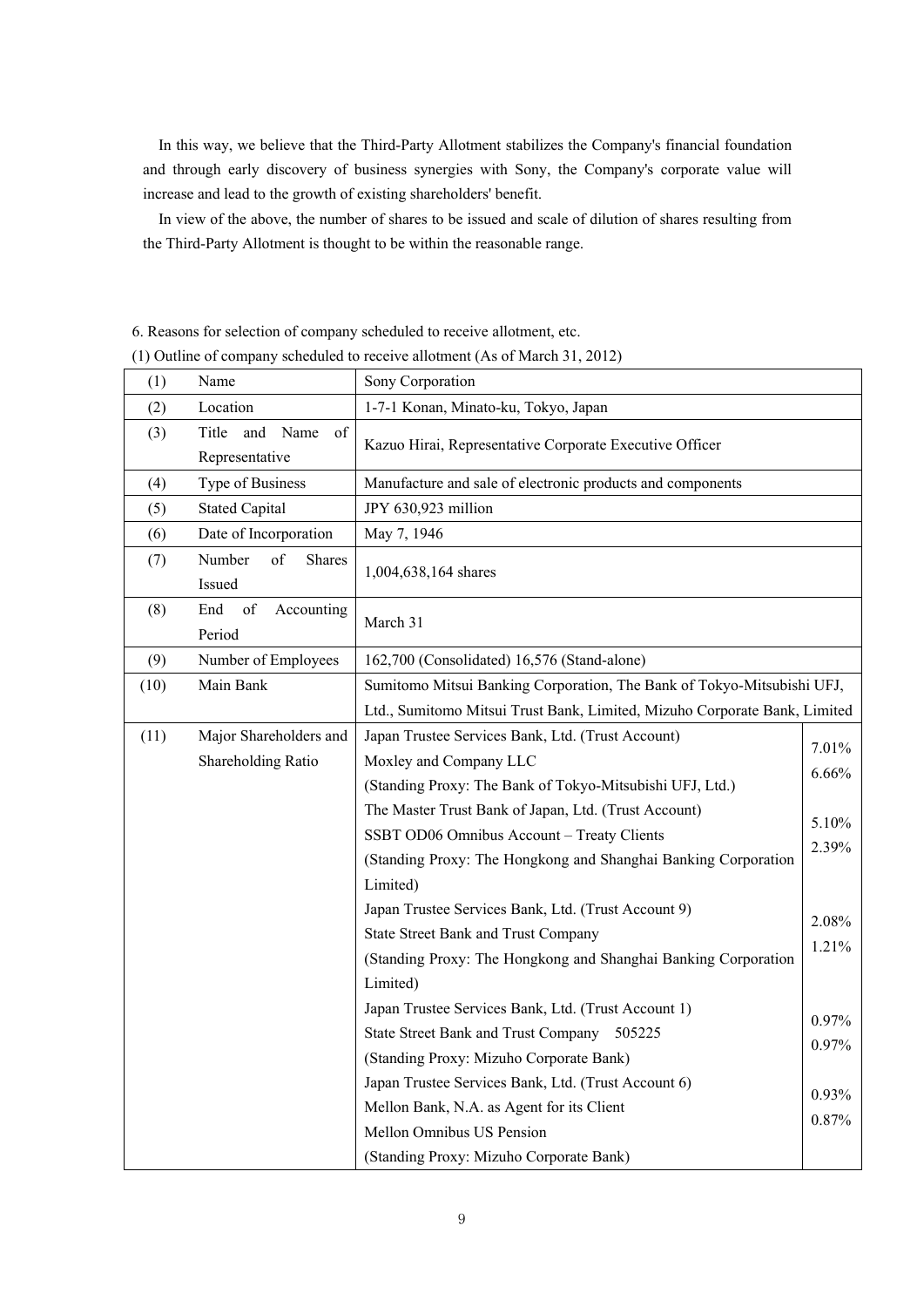| (12)<br>Relationship                      | between                      |                                                                                                                                                                                                                                                                           |                                                                                                                                                          |                                 |  |  |
|-------------------------------------------|------------------------------|---------------------------------------------------------------------------------------------------------------------------------------------------------------------------------------------------------------------------------------------------------------------------|----------------------------------------------------------------------------------------------------------------------------------------------------------|---------------------------------|--|--|
|                                           | <b>Relevant Companies</b>    |                                                                                                                                                                                                                                                                           |                                                                                                                                                          |                                 |  |  |
|                                           | <b>Capital Relationships</b> | Sony holds 100,000 common shares of the Company (0.04% of total number<br>of issued shares).<br>Furthermore, there are no notable capital relationships between affiliates and<br>affiliated companies of the Company and affiliates and affiliated companies of<br>Sony. |                                                                                                                                                          |                                 |  |  |
|                                           | Personal Relationship        | There are no notable personal relationships between the Company and Sony.<br>Furthermore, there are no notable personal relationships between affiliates and<br>affiliated companies of the Company and affiliates and affiliated companies of                            |                                                                                                                                                          |                                 |  |  |
|                                           | <b>Business Relationship</b> |                                                                                                                                                                                                                                                                           | There is a business relationship relating to image sensors and peripheral<br>equipment (monitors and recording devices) used for the Company's products. |                                 |  |  |
|                                           | <b>Related Parties</b>       | Sony is not a related party of the Company. Furthermore, affiliates and<br>affiliated companies of Sony are not related parties of the Company.                                                                                                                           |                                                                                                                                                          |                                 |  |  |
| (13)                                      |                              | Results of operations and financial conditions for the past 3 years                                                                                                                                                                                                       |                                                                                                                                                          |                                 |  |  |
|                                           | <b>Accounting Period</b>     | Fiscal Year ended<br>March 2010                                                                                                                                                                                                                                           | Fiscal Year ended<br>March 2011                                                                                                                          | Fiscal Year ended<br>March 2012 |  |  |
| <b>Consolidated Net Assets</b>            |                              | 3,285,555                                                                                                                                                                                                                                                                 | 2,936,579                                                                                                                                                | 2,490,107                       |  |  |
| <b>Consolidated Total Assets</b>          |                              | 12,862,624                                                                                                                                                                                                                                                                | 12,911,122                                                                                                                                               | 13,295,667                      |  |  |
| Consolidated Net Asset per Share<br>(JPY) |                              | 2,955.47                                                                                                                                                                                                                                                                  | 2,538.89                                                                                                                                                 | 2,021.66                        |  |  |
| <b>Consolidated Net Sales</b>             |                              | 7,213,998                                                                                                                                                                                                                                                                 | 7,181,273                                                                                                                                                | 6,493,212                       |  |  |
| <b>Consolidated Operating Profit</b>      |                              | 31,772                                                                                                                                                                                                                                                                    | 199,821                                                                                                                                                  | $-67,275$                       |  |  |
| Consolidated Ordinary Profit              |                              | Not applicable because                                                                                                                                                                                                                                                    | Not applicable because                                                                                                                                   | Not applicable because          |  |  |
|                                           |                              | Sony adopts US-GAAP                                                                                                                                                                                                                                                       | Sony adopts US-GAAP                                                                                                                                      | Sony adopts US-GAAP             |  |  |
| Consolidated Net Income                   |                              | $-40,802$                                                                                                                                                                                                                                                                 | $-259,585$                                                                                                                                               | $-456,660$                      |  |  |
| Consolidated Net Income<br>Share (JPY)    | per                          | $-40.66$                                                                                                                                                                                                                                                                  | $-258.66$                                                                                                                                                | $-455.03$                       |  |  |
| Dividend per Share (JPY)                  |                              | 25.00                                                                                                                                                                                                                                                                     | 25.00                                                                                                                                                    | 25.00                           |  |  |

(In JPY million, except where otherwise specified.)

[Note] Sony, the company scheduled to receive allotment, is listed on the first section of the Tokyo Stock Exchange, and the Company has determined that Sony and its officers and major shareholders are not anti-social forces and are not in any way involved with anti-social forces through confirming Sony's basic policies and status regarding the elimination of anti-social forces, including a declaration to eliminate anti-social forces in the corporate governance report that Sony has filed with the Tokyo Stock Exchange, at the website of the Tokyo Stock Exchange.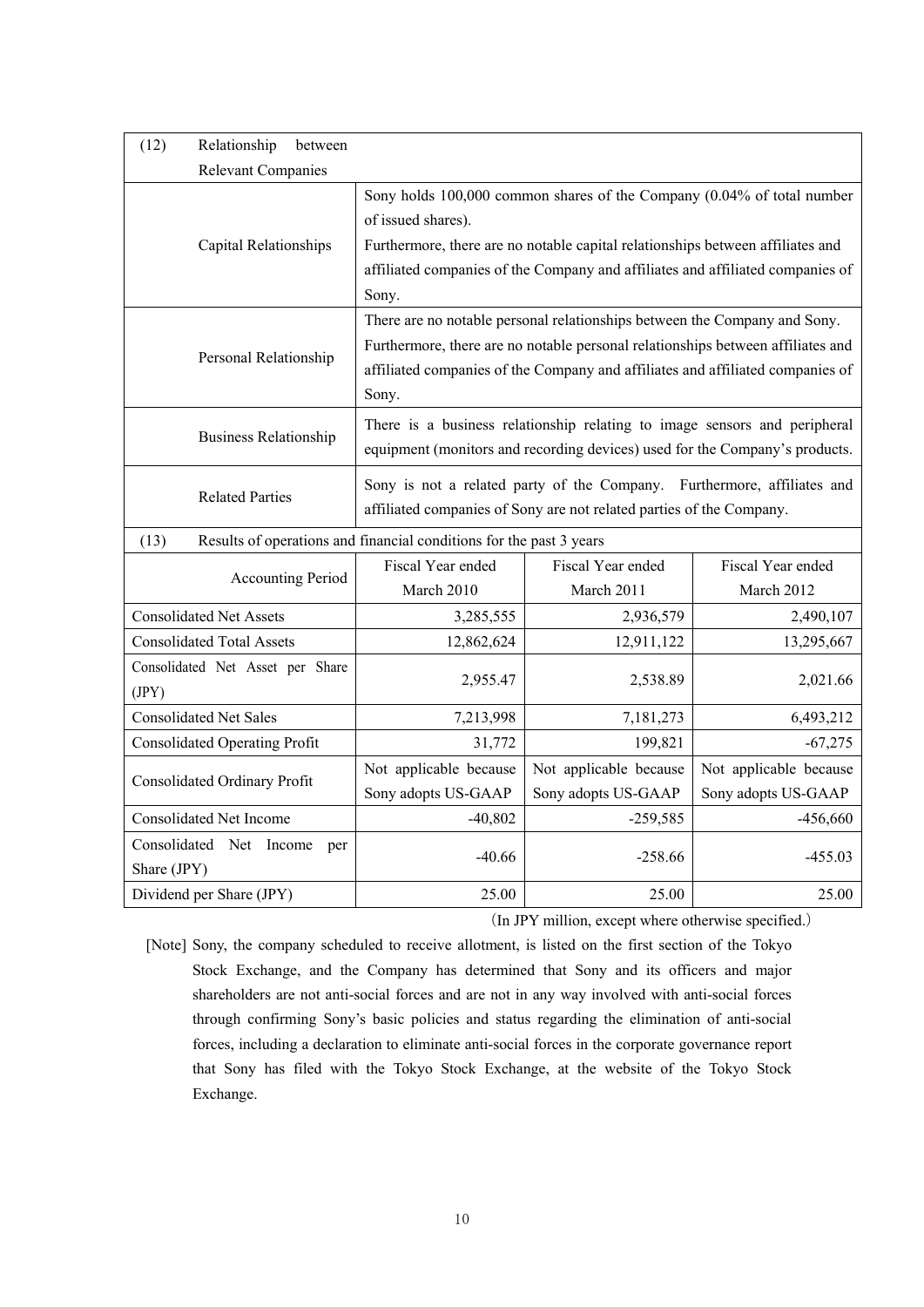(2) Reason for selection of company scheduled to receive allotment See "2. Purpose and background of the offering" above.

#### (3) Shareholding policy of the company scheduled to receive allotment

Sony, the company scheduled to receive allotment, and the Company has concluded a Business Alliance Agreement and Capital Alliance Agreement and intend to pursue future business synergies in medical services and image business, and Sony, with regard to the new shares of the Company that it has acquired through the Third-Party Allotment, has confirmed that it plans to hold the shares continuously in light of the purpose of the business alliance. Furthermore, Sony has agreed in the Capital Alliance Agreement that it will not transfer all or a part of the Company's common shares to a third party during the effective term of the Business Allocation Agreement (no effective term has been specified) unless written consent from the Company has been obtained in advance. However, Sony may transfer the common shares to the Company or a third party designated by the Company under terms and conditions that have been agreed upon through consultation with the Company after one year from the date of payment of the Secondary Third-Party Allotment. In the case that no conclusions are reached through consultations with the Company or no agreement is reached regarding transfer of the Company's common shares to the Company or a third party designated by the Company, and if in such case the transfer is made with the transfer is made with terms not less favorable than that were proposed to the Company, or by means of a market sale in the financial instruments exchange or block trading, Sony may sell all or a part of the Company's common shares to the third party. In addition, Sony may transfer the Company's common shares in accordance with the Capital Alliance Agreement if conditions precedent provided in the Capital Alliance Agreement will not be satisfied by the end of the payment period for the Secondary Third-Party Allotment.

Furthermore, if all or a part of the Company's common shares acquired by Sony are transferred within two years from the date of payment of the Primary Third-Party Allotment (October 23, 2012), Sony must immediately report to the Company in writing the name and address of the person receiving the transfer, number of shares transferred, date of transfer, transfer price, reason for transfer, method of transfer, etc., after which the Company must make a report to the Tokyo Stock Exchange based on the relevant report, and will receive a pledge card for consent on the contents of the relevant report being provided for public inspection.

#### (4) Details of confirmation of the existence of properties necessary for payment by the subscriber

The Company has confirmed the status of total assets (JPY 13,130,985 million), net assets (JPY 2,397,682 million) and cash/deposits and cash equivalents (JPY 658,094 million) in the consolidated balance sheets (as of June 30, 2012) provided in the quarterly report filed by Sony on August 10, 2012, and the status of total assets (JPY 3,861,163 million), net assets (JPY 1,828,265 million) and cash/deposits and cash equivalents (JPY 42,039 million) in the balance sheet (as of March 31, 2012) contained in the annual securities report filed by Sony, on June 27, 2012. In addition, the Company has confirmed that (i) Sony has short-term loan (JPY 195,690 million as of March 31, 2012) against Sony Global Treasury Services Plc, a subsidiary of Sony which provides comprehensive financial service to Sony and its subsidiaries and affiliates, and Sony, depending on its financial needs, can decrease the amount of short-term loan and utilize as its cash and deposit, and (ii) Sony, at the time of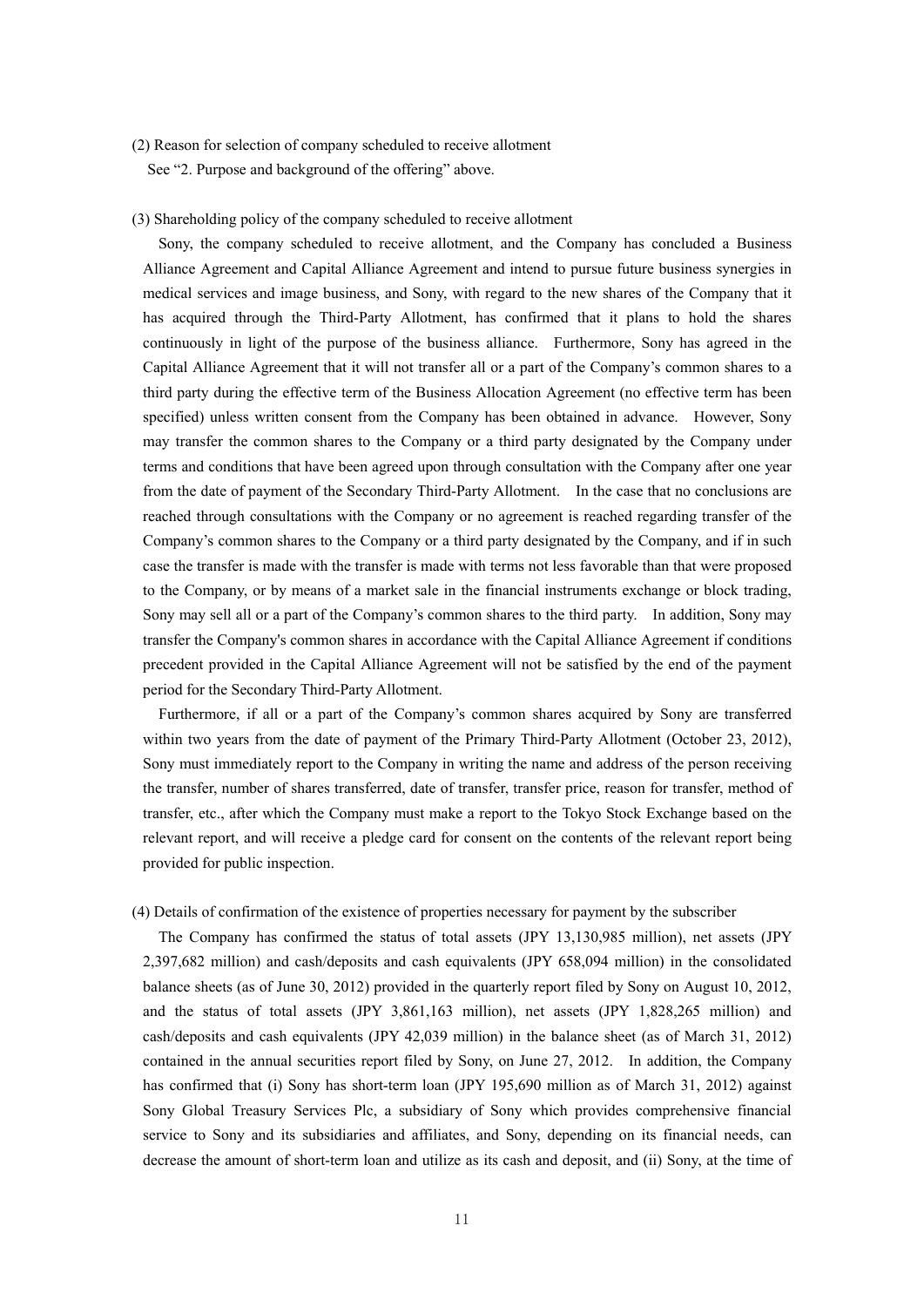payment, will arrange finance by its own cash, deposit and cash equivalent for the payment. As a result, the Company determined that Sony has the necessary and sufficient funds for payment pertaining to the Third-Party Allotment.

- 7.Major shareholders and shareholding ratios after the offering
- (1) Major shareholders and shareholding ratios after the Primary Third-Party Allotment

| Before the Offering (As of March 31, 2012) |       | After the Offering                         |          |
|--------------------------------------------|-------|--------------------------------------------|----------|
| Nippon Life Insurance Company              | 4.89% | Nippon Life Insurance Company              | 4.67%    |
| The Bank of Tokyo-Mitsubishi UFJ, Ltd.     | 4.89% | The Bank of Tokyo-Mitsubishi UFJ, Ltd.     | 4.67%    |
| The Master Trust Bank of Japan, Ltd.       | 3.71% | Sony Corporation                           | 4.64%    |
| (Trust Account)                            |       |                                            |          |
| Japan Trustee Services Bank, Ltd.          | 3.31% | The Master Trust Bank of Japan, Ltd.       | $3.54\%$ |
| (Sumitomo Mitsui Banking Corporation       |       | (Trust Account)                            |          |
| retirement benefit trust account           |       |                                            |          |
| re-entrusted by The Sumitomo Trust and     |       |                                            |          |
| Banking Co., Ltd.)                         |       |                                            |          |
| Japan Trustee Services Bank, Ltd. (Trust   | 3.11% | Japan Trustee Services Bank, Ltd.          | 3.17%    |
| Account)                                   |       | (Sumitomo Mitsui Banking Corporation       |          |
|                                            |       | retirement benefit trust account           |          |
|                                            |       | re-entrusted by The Sumitomo Trust and     |          |
|                                            |       | Banking Co., Ltd.)                         |          |
| Sumitomo Mitsui Banking Corporation        | 3.07% | Japan Trustee Services Bank, Ltd. (Trust   | 2.97%    |
|                                            |       | Account)                                   |          |
| MORGAN STANLEY PRIVATE                     | 2.55% | Sumitomo Mitsui Banking Corporation        | 2.94%    |
| BANK, NATIONAL ASSOCIATION                 |       |                                            |          |
| PB CLIENT CUSTODY (Standing                |       |                                            |          |
| Proxy: The Hongkong and Shanghai           |       |                                            |          |
| Banking Corporation Limited, Tokyo         |       |                                            |          |
| Branch)                                    |       |                                            |          |
| Terumo Corporation                         | 2.05% | MORGAN STANLEY PRIVATE BANK,               | $2.44\%$ |
|                                            |       | NATIONAL ASSOCIATION PB                    |          |
|                                            |       | <b>CLIENT CUSTODY (Standing Proxy:</b>     |          |
|                                            |       | The Hongkong and Shanghai Banking          |          |
|                                            |       | Corporation Limited, Tokyo Branch)         |          |
| <b>State Street Bank and Trust Company</b> | 1.83% | Terumo Corporation                         | 1.96%    |
| 505223 (Standing Proxy: Mizuho             |       |                                            |          |
| Corporate Bank, Custody & Proxy            |       |                                            |          |
| Dept.)                                     |       |                                            |          |
| The Hachijuni Bank, Ltd.                   | 1.52% | <b>State Street Bank and Trust Company</b> | 1.75%    |
|                                            |       | 505223 (Standing Proxy: Mizuho             |          |
|                                            |       | Corporate Bank, Custody & Proxy Dept.)     |          |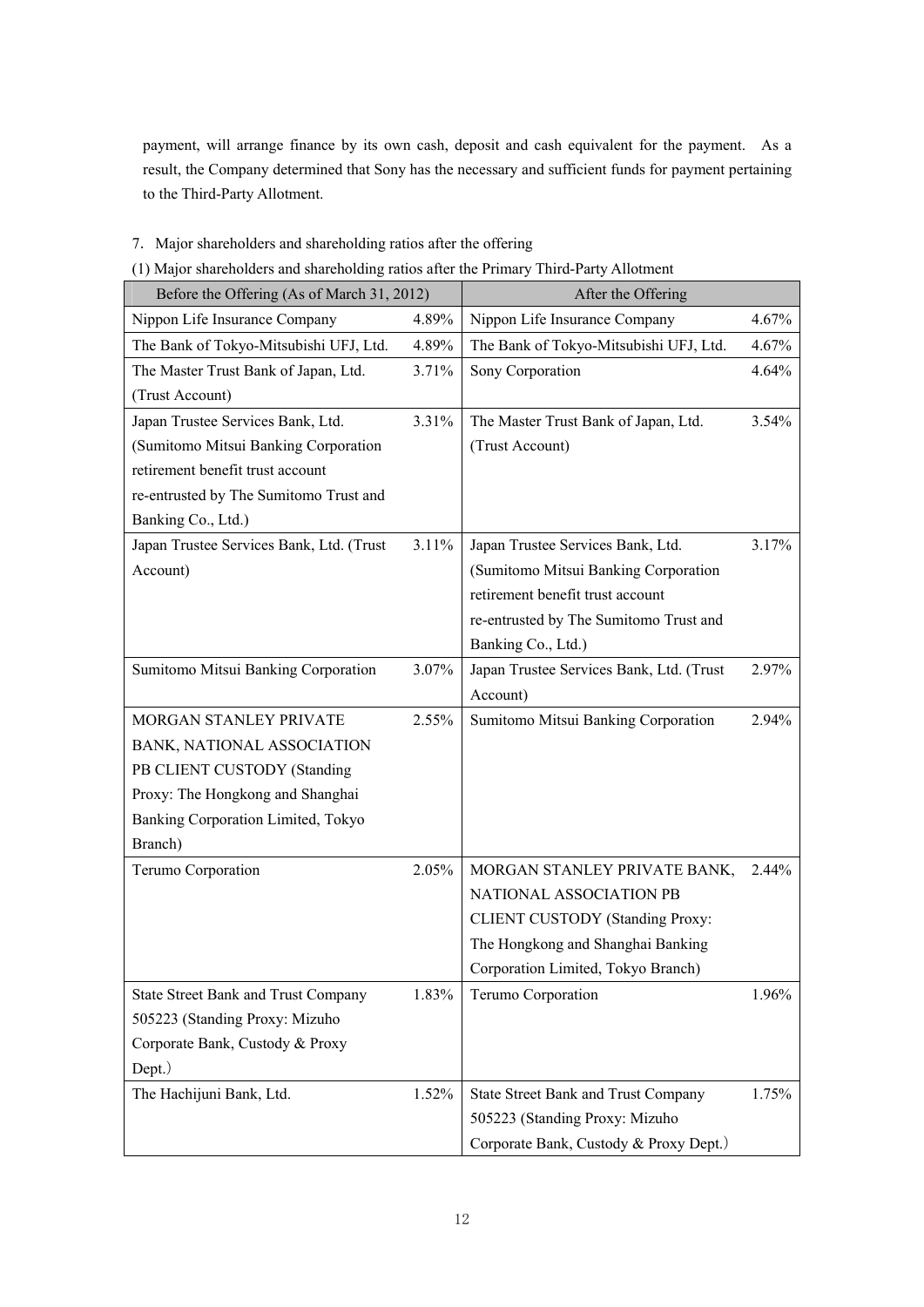# [Note] The shareholding ratios after subscription are based on the shareholder registry as of March 31, 2012 and reflect the changes as a result of the Primary Third-Party Allotment.

| Before the Offering (As of March 31, 2012) |       | After the Offering                         |        |
|--------------------------------------------|-------|--------------------------------------------|--------|
| Nippon Life Insurance Company              | 4.89% | Sony Corporation                           | 11.28% |
| The Bank of Tokyo-Mitsubishi UFJ, Ltd.     | 4.89% | Nippon Life Insurance Company              | 4.35%  |
| The Master Trust Bank of Japan, Ltd.       | 3.71% | The Bank of Tokyo-Mitsubishi UFJ,          | 4.35%  |
| (Trust Account)                            |       | Ltd.                                       |        |
| Japan Trustee Services Bank, Ltd.          | 3.31% | The Master Trust Bank of Japan, Ltd.       | 3.29%  |
| (Sumitomo Mitsui Banking Corporation       |       | (Trust Account)                            |        |
| retirement benefit trust account           |       |                                            |        |
| re-entrusted by The Sumitomo Trust and     |       |                                            |        |
| Banking Co., Ltd.)                         |       |                                            |        |
| Japan Trustee Services Bank, Ltd. (Trust   | 3.11% | Japan Trustee Services Bank, Ltd.          | 2.95%  |
| Account)                                   |       | (Sumitomo Mitsui Banking Corporation       |        |
|                                            |       | retirement benefit trust account           |        |
|                                            |       | re-entrusted by The Sumitomo Trust and     |        |
|                                            |       | Banking Co., Ltd.)                         |        |
| Sumitomo Mitsui Banking Corporation        | 3.07% | Japan Trustee Services Bank, Ltd. (Trust   | 2.76%  |
|                                            |       | Account)                                   |        |
| MORGAN STANLEY PRIVATE                     | 2.55% | Sumitomo Mitsui Banking Corporation        | 2.73%  |
| BANK, NATIONAL ASSOCIATION                 |       |                                            |        |
| PB CLIENT CUSTODY (Standing                |       |                                            |        |
| Proxy: The Hongkong and Shanghai           |       |                                            |        |
| Banking Corporation Limited, Tokyo         |       |                                            |        |
| Branch)                                    |       |                                            |        |
| Terumo Corporation                         | 2.05% | MORGAN STANLEY PRIVATE                     | 2.27%  |
|                                            |       | BANK, NATIONAL ASSOCIATION                 |        |
|                                            |       | PB CLIENT CUSTODY (Standing                |        |
|                                            |       | Proxy: The Hongkong and Shanghai           |        |
|                                            |       | Banking Corporation Limited, Tokyo         |        |
|                                            |       | Branch)                                    |        |
| <b>State Street Bank and Trust Company</b> | 1.83% | Terumo Corporation                         | 1.83%  |
| 505223 (Standing Proxy: Mizuho             |       |                                            |        |
| Corporate Bank, Custody & Proxy            |       |                                            |        |
| Dept.)                                     |       |                                            |        |
| The Hachijuni Bank, Ltd.                   | 1.52% | <b>State Street Bank and Trust Company</b> | 1.62%  |
|                                            |       | 505223 (Standing Proxy: Mizuho             |        |
|                                            |       | Corporate Bank, Custody & Proxy            |        |
|                                            |       | Dept.)                                     |        |

(2) Major shareholders and shareholding ratios after the Secondary Third-Party Allotment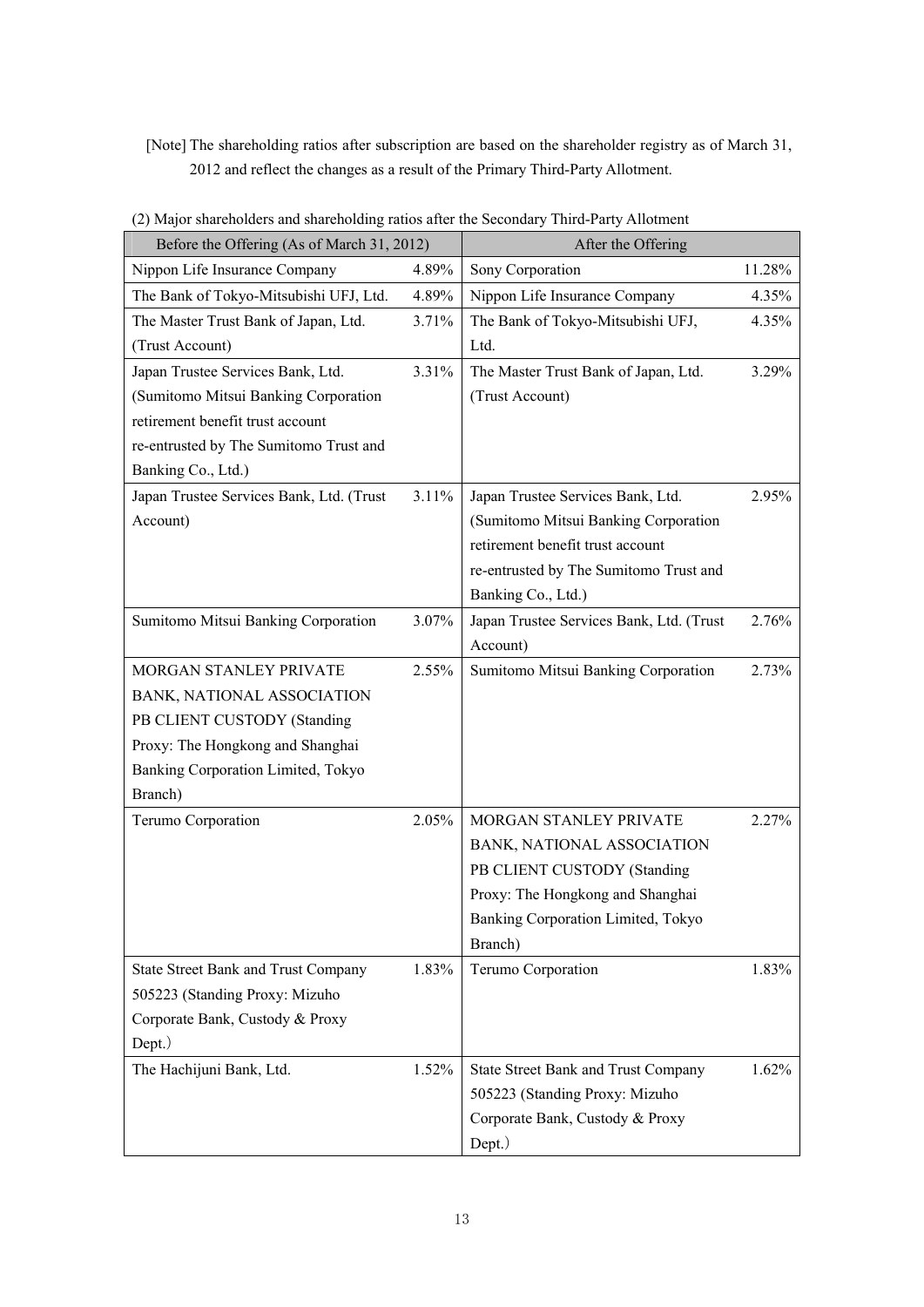[Note] The shareholding ratios after subscription are based on the shareholder registry as of March 31, 2012 and reflect the changes as a result of the Primary Third-Party Allotment and Secondary Third-Party Allotment.

### 8. Future prospects

As announced in the "Announcement of Agreements Between Olympus and Sony to Form Business and Capital Alliance" on September 28, 2012 (today), by integrating both companies' respective know-how and technological expertise, we aim to deliver ground-breaking products and create new markets with a mid- to long-term perspective. Therefore any impact on the Company's business performance is also expected to be spread over a mid- to long-term period. We are currently evaluating the impact on the Company's business results for the fiscal year ending March 31, 2013.

(Procedures under the corporate code of conduct)

○ Matters regarding procedures under the corporate code of conduct

The Third-Party Allotment does not require obtainment of opinion from an independent party or confirmation of the willingness of shareholders provided in Article 432 of the Securities Listing Regulations stipulated by the Tokyo Stock Exchange because (i) the dilution rate is less than 25% and (ii) it does not accompany a change in the controlling shareholder (a change in the controlling shareholder is not expected even when all share options or put options are executed).

|  |  |  |  | 9. Business results and equity finance status for the past 3 years |  |
|--|--|--|--|--------------------------------------------------------------------|--|
|--|--|--|--|--------------------------------------------------------------------|--|

|                                      | <b>Fiscal Year Ended</b> | <b>Fiscal Year Ended</b> | <b>Fiscal Year Ended</b> |
|--------------------------------------|--------------------------|--------------------------|--------------------------|
|                                      | March 2010               | March 2011               | March 2012               |
|                                      |                          | JPY 847,105 million      | <b>JPY 848,548</b>       |
| <b>Consolidated Net Sales</b>        | JPY 883,086 million      |                          | million                  |
| <b>Consolidated Operating Profit</b> | JPY $61,160$ million     | JPY 38,379 million       | JPY 35,518 million       |
| Consolidated Ordinary Profit         | JPY 46,075 million       | JPY 23,215 million       | JPY 17,865 million       |
| Consolidated Net Income              | JPY 52,527 million       | JPY 3,866 million        | JPY -48,985              |
|                                      |                          |                          | million                  |
| Consolidated Net Income per Share    | <b>JPY 194.90</b>        | <b>JPY 14.39</b>         | JPY -183.54              |
| Dividend per Share                   | <b>JPY 30.00</b>         | <b>JPY 30.00</b>         | JPY -                    |
| Consolidated Net Asset per Share     | <b>JPY 576.63</b>        | <b>JPY 421.37</b>        | <b>JPY 167.76</b>        |

(1) Business results for the past 3 years (consolidated)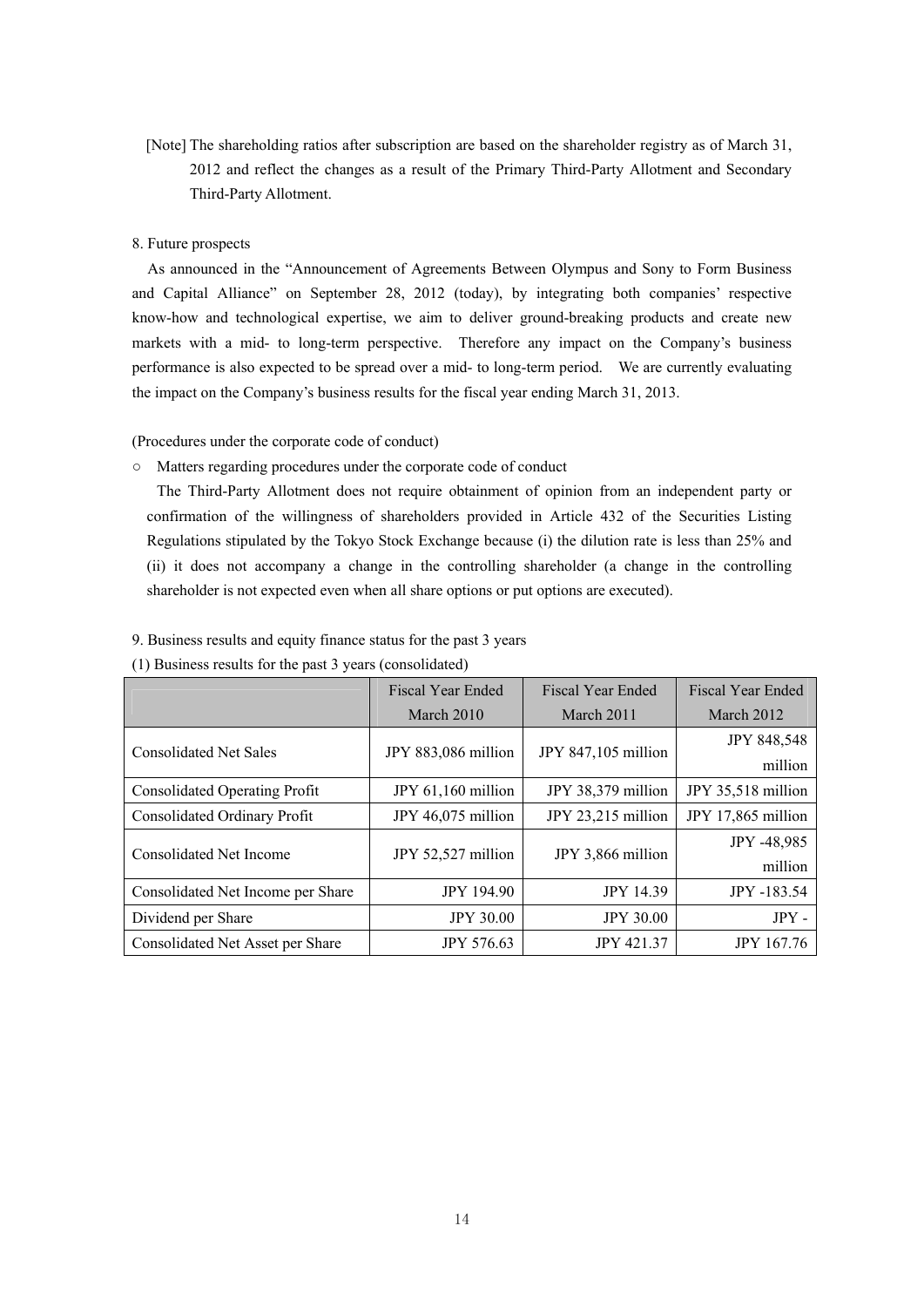|                                         | Number of Shares   | Percentage of shares issued |  |  |
|-----------------------------------------|--------------------|-----------------------------|--|--|
| Number of Shares Issued                 | 271,283,608 shares | 100.0%                      |  |  |
| Number of Dilutive Shares in Current    |                    |                             |  |  |
| Conversion Price (Exercise Price)       |                    |                             |  |  |
| Number of Dilutive Shares in Lower      |                    |                             |  |  |
| Limit Conversion Price (Exercise Price) |                    |                             |  |  |
| Number of Dilutive Shares in Upper      |                    |                             |  |  |
| Limit Conversion Price (Exercise Price) |                    |                             |  |  |

(2) Current status of number of shares issued and number of dilutive shares (as of March 31, 2012)

# (3) Recent status of share price

# (i) Status in the past 3 years

|                      | <b>Fiscal Year Ended</b> | <b>Fiscal Year Ended</b> | <b>Fiscal Year Ended</b> |  |
|----------------------|--------------------------|--------------------------|--------------------------|--|
|                      | March 2010               | March 2011               | March 2012               |  |
| <b>Opening Price</b> | <b>JPY 1.610</b>         | <b>JPY 3,000</b>         | <b>JPY 2,298</b>         |  |
| <b>Highest Price</b> | <b>JPY 3,100</b>         | <b>JPY 3,080</b>         | <b>JPY 2,835</b>         |  |
| <b>Lowest Price</b>  | <b>JPY 1.511</b>         | <b>JPY 1,974</b>         | <b>JPY 424</b>           |  |
| Closing Price        | <b>JPY 3,000</b>         | <b>JPY 2,314</b>         | <b>JPY 1,354</b>         |  |

# (ii) Status in the past 6 months

|                     | April            | May              | June             | July             | August           | September        |
|---------------------|------------------|------------------|------------------|------------------|------------------|------------------|
| Opening Price       | <b>JPY 1,355</b> | <b>JPY 1,258</b> | <b>JPY 1.255</b> | <b>JPY 1.300</b> | <b>JPY 1,474</b> | <b>JPY 1.542</b> |
| Highest Price       | <b>JPY 1.361</b> | <b>JPY 1.276</b> | <b>JPY 1.380</b> | <b>JPY 1.482</b> | <b>JPY 1.583</b> | <b>JPY 1,626</b> |
| <b>Lowest Price</b> | <b>JPY 1.186</b> | <b>JPY 1,061</b> | <b>JPY</b> 1,166 | <b>JPY 1,246</b> | <b>JPY 1.319</b> | <b>JPY 1.422</b> |
| Closing Price       | <b>JPY 1.260</b> | <b>JPY 1,257</b> | <b>JPY 1.288</b> | <b>JPY 1,480</b> | <b>JPY 1.545</b> | <b>JPY 1,494</b> |

(iii) Share price on business day before date of resolution of issuance

|                      | September 27, 2012 |
|----------------------|--------------------|
| <b>Opening Price</b> | <b>JPY 1,463</b>   |
| <b>Highest Price</b> | <b>JPY 1,499</b>   |
| <b>Lowest Price</b>  | <b>JPY 1,422</b>   |
| Closing Price        | <b>JPY 1,494</b>   |

(4) Status of equity finance in the past 3 years Not applicable.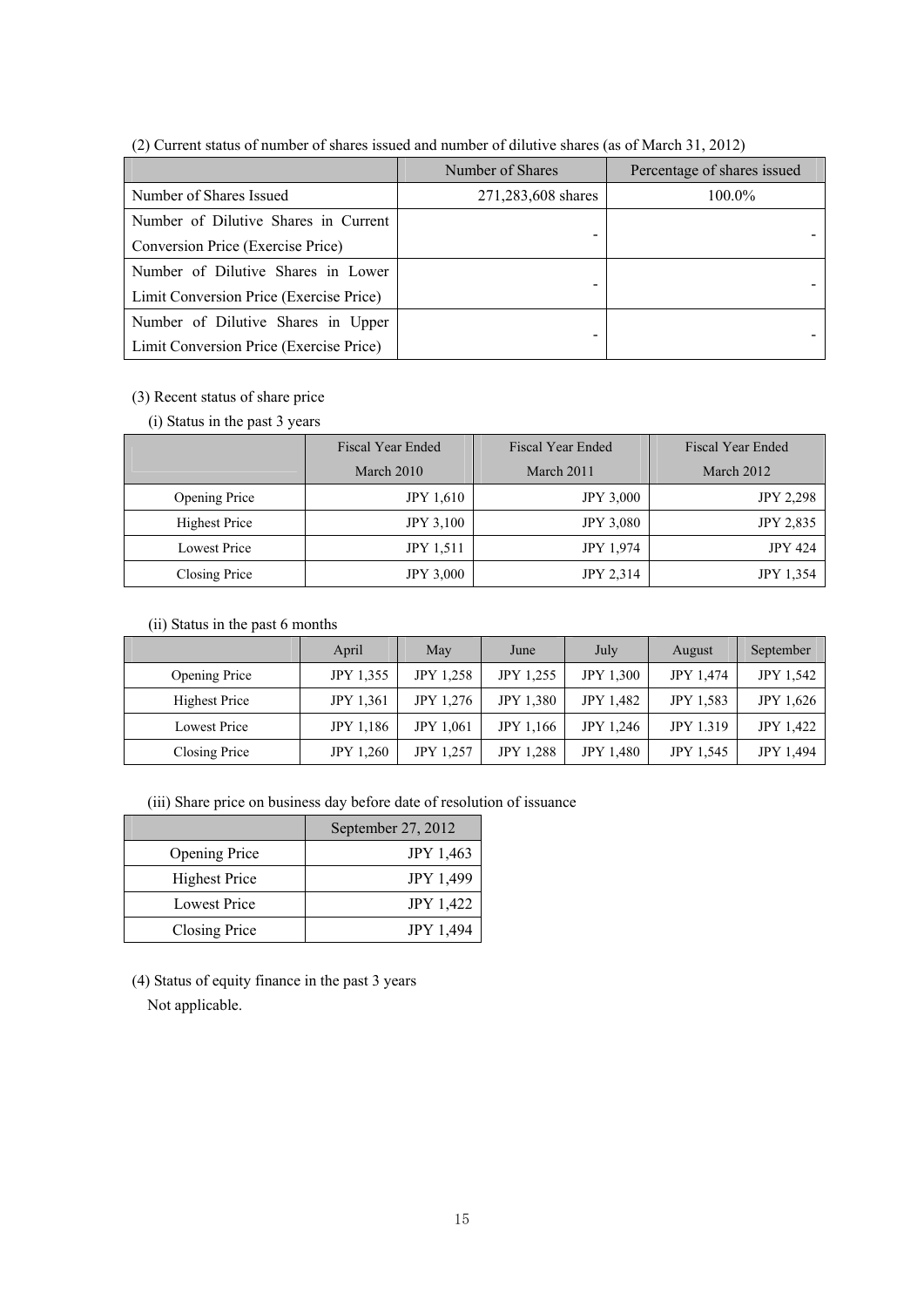10. Summary of Issuance

| Primary Third-Party Allotment                                        |                                                                                                                                                                                                                                                                                                                                                                                                                                                                                           |
|----------------------------------------------------------------------|-------------------------------------------------------------------------------------------------------------------------------------------------------------------------------------------------------------------------------------------------------------------------------------------------------------------------------------------------------------------------------------------------------------------------------------------------------------------------------------------|
| (1) Number of shares to be                                           | 13,100,000 common shares                                                                                                                                                                                                                                                                                                                                                                                                                                                                  |
| issued                                                               |                                                                                                                                                                                                                                                                                                                                                                                                                                                                                           |
| (2) Method of allotment of<br>shares                                 | Allotment will be made as follows to the following company by<br>means of third-party allotment, subject to the condition that such<br>company submits an application.<br>Sony 13,100,000 common shares                                                                                                                                                                                                                                                                                   |
| (3) Amount to be paid for shares                                     | JPY 1,454 per share (JPY 19,047,400,000 in total)                                                                                                                                                                                                                                                                                                                                                                                                                                         |
| (4) Amount of stated capital and<br>capital reserves to be increased | <b>Stated Capital</b><br>JPY 9,523,700,000<br>The amount of capital reserves to be increased is the maximum<br>amount of capital, etc., which is calculated pursuant to Article 14,<br>Paragraph 1 of the Ordinance on Accounting of Companies, less the<br>amount of stated capital to be increased.                                                                                                                                                                                     |
| (5) Due date of application                                          | October 22, 2012                                                                                                                                                                                                                                                                                                                                                                                                                                                                          |
| (6) Due date of payment                                              | October 23, 2012                                                                                                                                                                                                                                                                                                                                                                                                                                                                          |
| $(7)$ Other                                                          | Each of the above Items will be subject to effectiveness of<br>registration under the Financial Instruments and Exchange Act.                                                                                                                                                                                                                                                                                                                                                             |
| Secondary Third-Party Allotment                                      |                                                                                                                                                                                                                                                                                                                                                                                                                                                                                           |
| (1) Number of shares to be<br>issued                                 | 21,287,900 common shares                                                                                                                                                                                                                                                                                                                                                                                                                                                                  |
| (2) Method of allotment of<br>shares                                 | Allotment will be made as follows to the following company by<br>means of third-party allotment, subject to the condition that such<br>company submits an application.<br>Sony 21,287,900 common shares                                                                                                                                                                                                                                                                                   |
| (3) Amount to be paid for shares                                     | JPY 1,454 per share (JPY 30,952,606,600 in total)                                                                                                                                                                                                                                                                                                                                                                                                                                         |
| (4) Amount of stated capital and                                     | Stated Capital JPY 15,476,303,300                                                                                                                                                                                                                                                                                                                                                                                                                                                         |
| capital reserves to be increased                                     | The amount of capital reserves to be increased is the maximum<br>amount of capital, etc., which is calculated pursuant to Article 14,<br>Paragraph 1 of the Ordinance on Accounting of Companies, less the<br>amount of stated capital to be increased.                                                                                                                                                                                                                                   |
| (5) Date of application                                              | October 22, 2012                                                                                                                                                                                                                                                                                                                                                                                                                                                                          |
| (6) Payment period                                                   | October 23, 2012 through February 28, 2013                                                                                                                                                                                                                                                                                                                                                                                                                                                |
| $(7)$ Other                                                          | Each of the above Items will be subject to the effectiveness of the<br>registration under the Financial Instruments and Exchange Act<br>regarding issue of new shares through third-party allotment and also<br>subject to obtaining regulatory approval, etc. necessary for the<br>Secondary Third-Party Allotment from relevant authority of relevant<br>countries, including notification and permission for business<br>combination from antitrust authorities of relevant companies. |